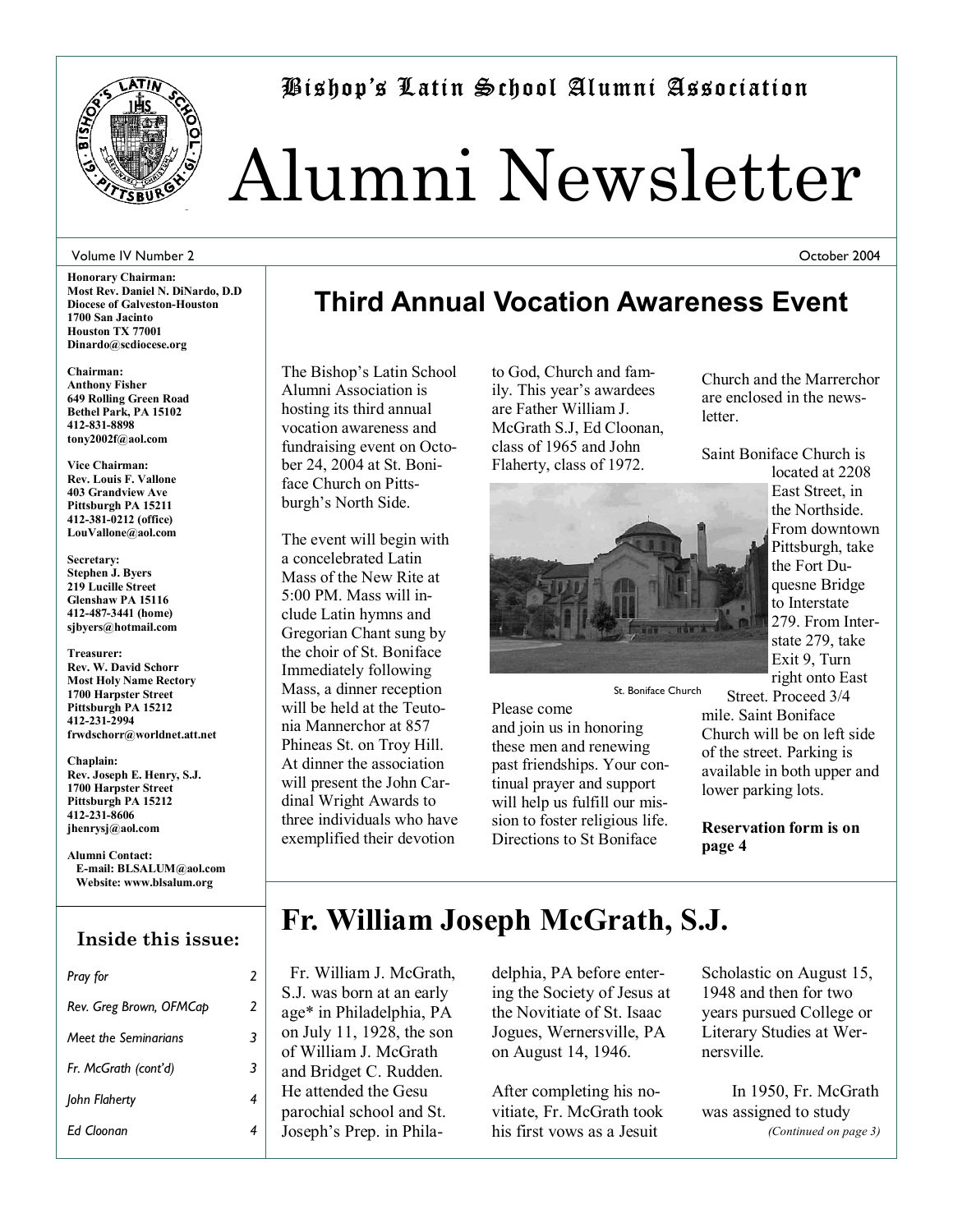#### PAGE 2 ALUMNI NEWSLETTER ALUMNI NEWSLETTER ALUMNI NEWSLETTER CONTROLLER AND LUMBER 2

#### **Please pray for those who have died . . . Deceased Alumni**

1965 Daniel J. Conn John E. Heidenreich Richard J. Pater Paul J. Schratz (Rev.) Norman Van Horne

#### 1966 Roger E. Craska Anthony Lombardozzi

1967 John F. Reed John Yurko

#### 1968 Dennis Clougherty

Paul R. Kraus Gregory Rybar Kenneth M. Sauers

#### 1971

Dave Kriss (Rev.)

#### 1972 Robert H. Scheeser John Urban

1973 Jeffrey Stokan

#### **Deceased Faculty and Staff**

Richard L. (Major) Bennett Fr. F. J. Dougherty, S.J. Fr. James F. Gallagher, S.J. Fr. John P. Klein Fr. George Krieger, S.J. Fr. J. B. Lanahan, S.J. Mr. Patrick McShane Mrs. Delia Reilly Fr. Vincent Taggart, S.J.

#### **Deceased Relatives**

Marilyn McKenna, the Sister of Norbert Sieber ('65) The Mother of Ray Niedenberger ('67) Sis Mackowiak, the Mother of Msgr. Bill Ogrodowski ('67) Blanche Lewandowski, the Mother of Dennis ('72) and Fr. Tom Lewandowski  $(^{6}74)$ Elizabeth Cotter-Santos, the Sister of Mark Cotter ('72) Elizabeth Booker, the Mother of Bill Booker, '69 The mother of Ed Cloonan ('65)

#### **Alumni and Relatives Who Are Ill**  Mark Cotter ('72) The Sister, Cathy McNeilly, of Fr. Lou Vallone ('65)

### **Greg Brown OFMCap**



of 1972, was ordained a priest into the Province of St. Augustine in the Order of Friars Minor Capuchin. The ceremony was held at St. Augustine Church in Pittsburgh, PA and was officiated by Most Rev-

erend Sean O'Malley, OFM Cap., the Archbishop of Boston, MA.

In his homily Archbishop O'Malley explained that the priesthood is a career dedicated to God and God's people. He continued about the importance, the significant shortage and the tarnished image of the priesthood over recent years. But he emphasized that continued prayer is the source needed to foster religious vocations and to keep the current religious strong in their duties as shepherds of the Church

 On Saturday, October 2, Fr. Greg Brown OFM Cap. officiated his first Mass at St. 2004, Greg Brown, class Clare Church in Clairton, PA on Sunday October 3, 2004. He will begin his first assignment at St. Cecilia Church in Rochester, PA. on October 15, 2004. Please keep Greg in your prayers as he starts his new life as one of the Church's shepherds.



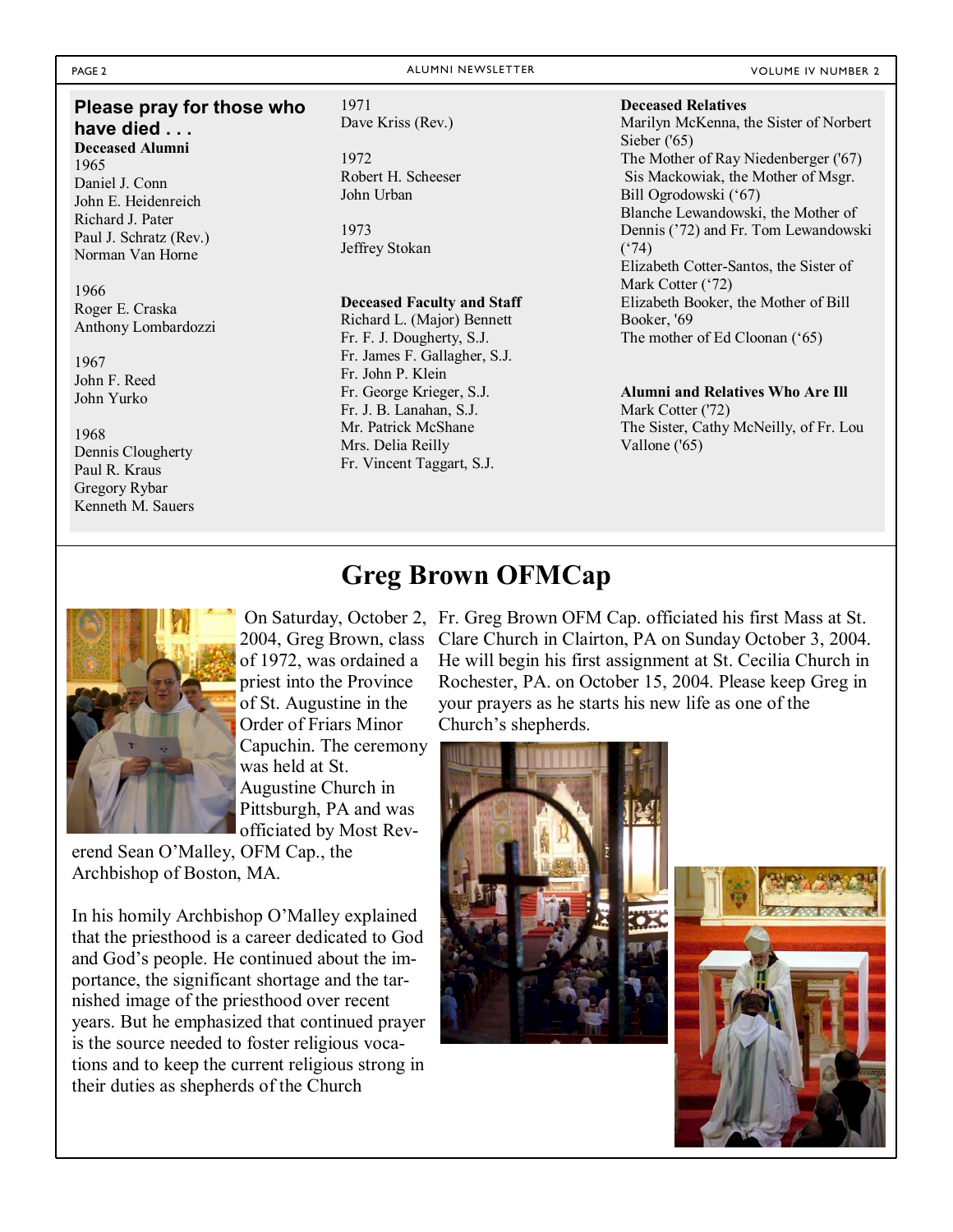### Meet the Seminarians

The Bishop's Latin School Alumni Association hosted an open forum with the seminarians from St Paul's Seminary on October 6 at St. Mary the Mount. We discussed how our organization can help in fostering vocations for the priesthood in the Diocese of Pittsburgh.

Many suggestions were developed out of the discussions. Most ideas highlighted different ways to expose the current seminarians to as many parishes as



possible. Several modes included newsletters, retreats, RICA programs and pastoral invitations. But all the seminarians felt that prayer is the most powerful source for religious vocations.

The current seminarians at St. Paul's are John Allemang, Benjamin Brown, Jack Demnyan, Robert Fleckenstein, Thomas Gillespie, Daniel Lange, Brian Noel, John Nagle, Nicholas Vashov, Mike Savage and Thomas Zimmerman. Please keep these young men in your prayers, as they continue their studies and preparations for the priesthood.

### **Fr. William Joseph McGrath, S.J.**

Philosophy from 1950 to 1952 at Woodstock College, Woodstock, MD and from 1952 to 1953 at Bellarmine College, Plattsburgh, NY. From 1953 to 1956, as a Jesuit Regent, he taught Catechism, English and Math to Middle School students at Georgetown Prep School in North Bethesda, MD. From 1956 to 1960, Fr. McGrath pursued his Theological Studies at Woodstock College, MD, where he

was ordained in the College by the Most Rev. Francis P. Keogh, Archbishop of Baltimore, on June 21, 1959. After completing his Theological Studies, he made his Tertianship



(studies in Pastoral and Ascetical Theology) at Our Lady of Martyrs Shrine in Auriesville, NY. Fr. McGrath took his Final Vows in the Society of Jesus on August 15, 1962 in the Chapel at St. Joseph's Prep, Philadelphia, PA

 Fr. McGrath began his long teaching assignment at Bishop's Latin School in Pittsburgh, PA, where he taught Freshmen Latin, Religion and English until 1973. He was also Moderator of the St. John Berchmans Society for a

time and Minister of the Jesuit Community there from 1961 to 1963.

From 1973 until the present, Fr. McGrath has taught freshman and Sophomore Latin at Scranton Prep School, Scranton, PA.

\* (as were most of Fr. McGrath's Freshman English students.) Each

year, Fr. McGrath gave the freshman English and assignment to write a brief autobiography. And every year, Fr. McGrath said that

*(Continued from page 1)* Society of Jesus on August 15, one of the students had opened the report with the words, "I was born at



an early age...." Fr McGrath would then lament that his workwas cut out for him, and with the grace of God he would try to teach us English. I have checked several sources, and not only did Fr. McGrath use

this same tactic on the students of the Latin School, but the principal of Scranton Prep. stated that Fr. McGrath used the tactics on him, when he was a Fr. McGrath freshman English student!

And remember:  $\degree$  2X, boys, 2X.

For other awardees see page 4.